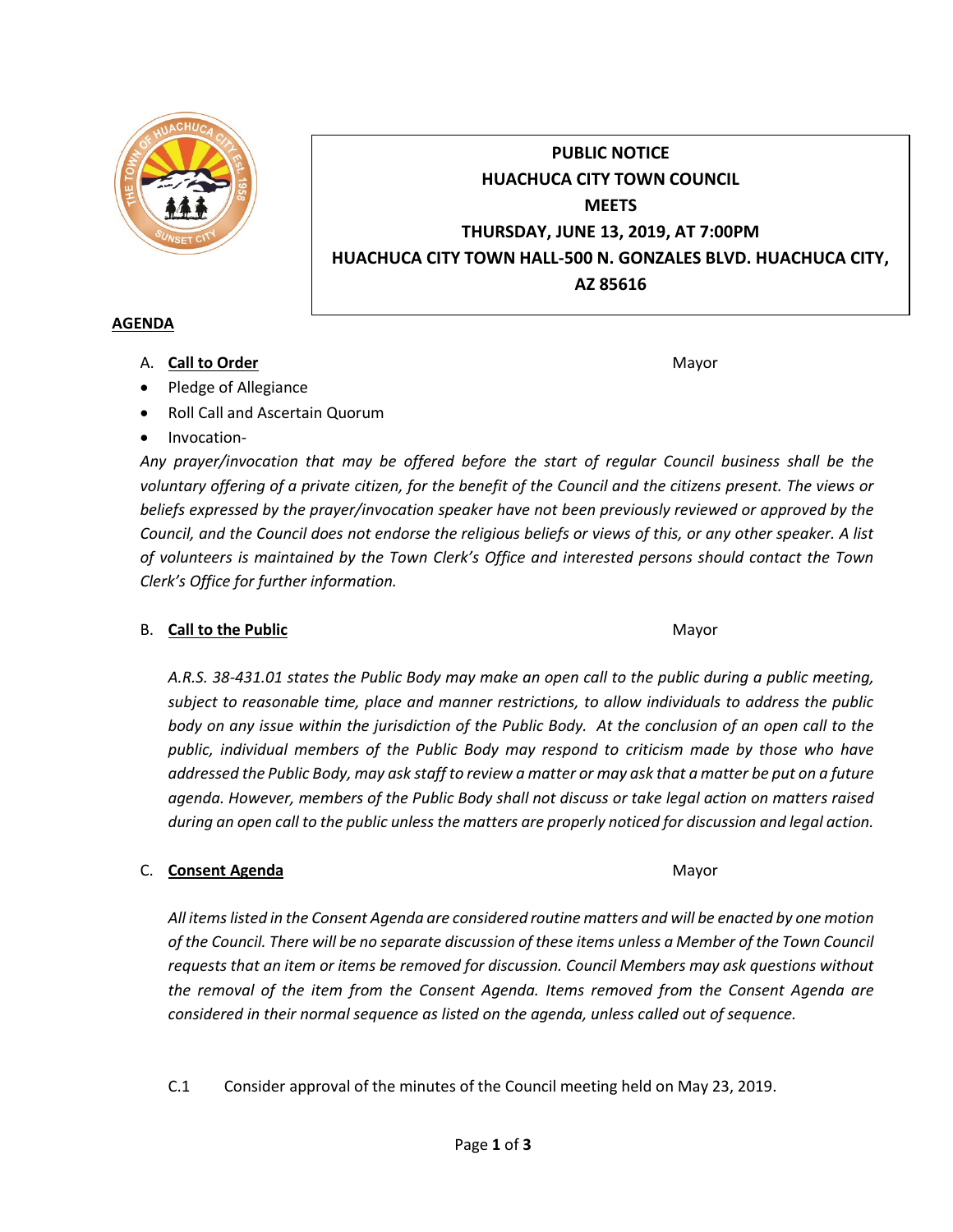- C.2 Consider approval of the minutes of the Council work session held on May 23, 2019.
- C.3 Consider approval of the Payment Approval Report in the amount of \$ **85,883.04**
- C.4 Authorize the declaration as surplus property the following items, to be sold by auction or otherwise disposed of in accordance with Town Policy:
	- a. Deerskin animal control body Model ACSI6G
	- b. 2006 Dodge Van Vin # 2D4GP44L36R860885
	- c. 1992 Mazda Pickup Vin# JM2UF1133N0300259
	- d. 2001 Dodge Caravan Vin# 1BFGP25B01B260692
	- e. 2007 Chevrolet Impala Vin# 2G1WB58K2793443554

#### D. **Unfinished Business before the Council** Mayor

*Public comment will be taken at the beginning of each agenda item, after the subject has been announced by the Mayor and explained by staff. Any citizen who wishes, may speak one time for five minutes on each agenda item before or after Council discussion. Questions from Council Members, however, may be directed to staff or a member of the public through the Mayor at any time.*

D.1 Discussion and/or Action: [Dr. Johnson] Approval of expenditure for work on Town Hall/Police/Fire Electrical Meters.

### E. **New Business before the Council** Mayor

*Public comment will be taken at the beginning of each agenda item, after the subject has been announced by the Mayor and explained by staff. Any citizen who wishes, may speak one time for five minutes on each agenda item before or after Council discussion. Questions from Council Members, however, may be directed to staff or a member of the public through the Mayor at any time.*

- E.1 Discussion and/or Action [Mayor Wallace]: Approval of Planning & Zoning Committee member candidates, Lonnie Brock and E. Jean Post.
- E.2 Discussion and/or Action [Mayor Wallace]: Updates on School Road agreement with Tombstone Unified School District, which was adopted by the Town and then amended by Resolution 2019-13, in an effort to resolve an easement dispute with the District.
- E.3 Discussion and/or Action [Manager Williams]: Council adoption of Resolution 2019-20 designating a Town Chief Fiscal Officer for the Auditor General's office.
- E.4 Discussion and/or action: [Manager Williams]: Update on Town Clerk hiring process and possible direction to revise the job requirements.
- E.5 Discussion and/or Action [Manager Williams]: Establishment of a policy requiring cash payment for landfill loads when accounts are in arrears.